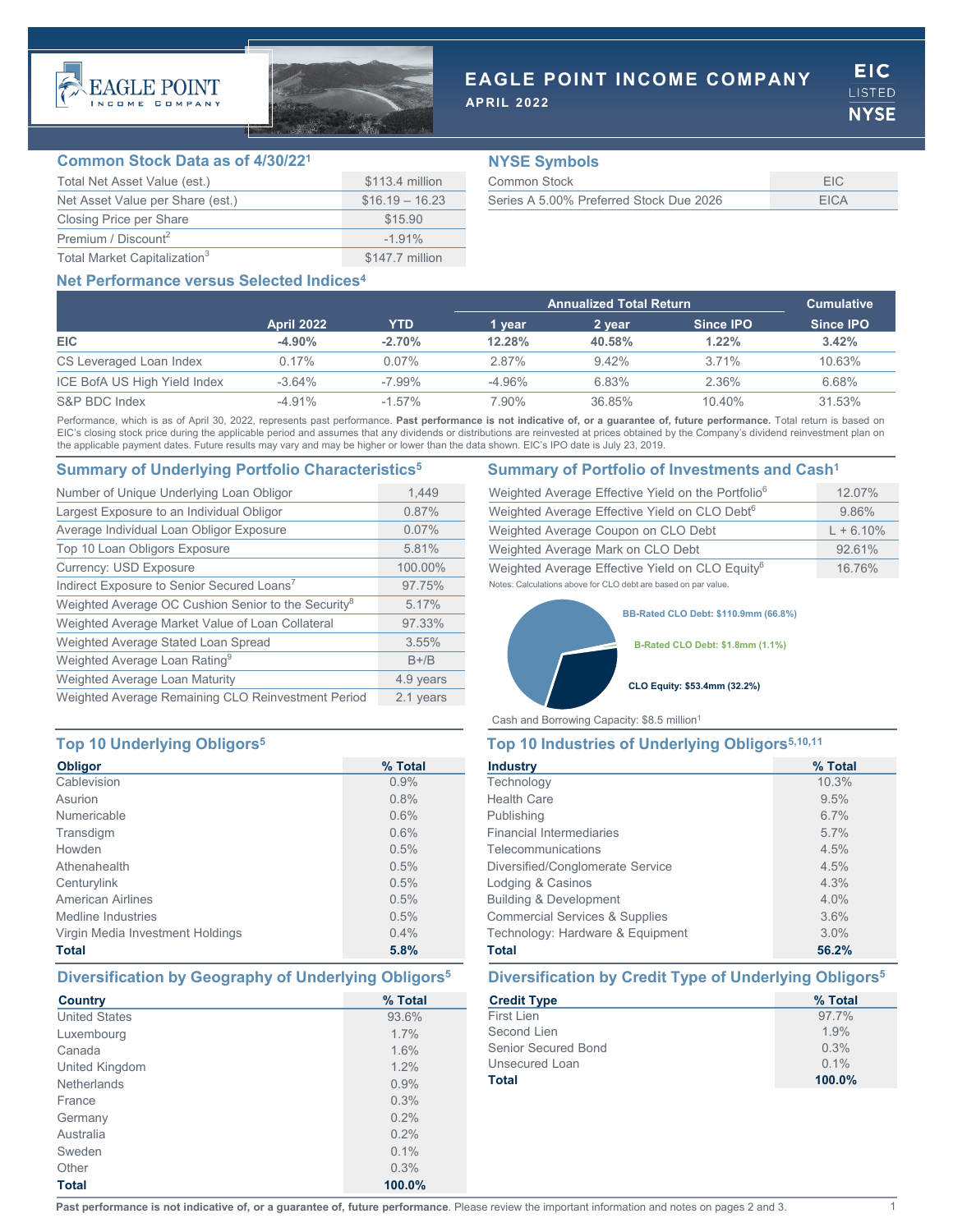



# **EAGLE POINT INCOME COMPANY**

**APRIL 2022**

**EIC ISTED NYSE** 





## **Rating Distribution of Underlying Obligors5,9 Maturity Distribution of Underlying Obligors5**



## **Price Distribution of Underlying Obligors5 Stated Spread Distribution of Underlying Obligors5**



### **Notes**

Note: Amounts shown in this report are rounded and therefore totals may not foot.

- 1. The Company determines its net asset value on a quarterly basis. The net asset value and net asset value per share shown herein (A) are unaudited and estimated by management, (B) are shown for informational purposes only, and (C) are as of the date noted above. Estimates with respect to a calendar quarter end are subject to revision when the Company determines its quarterly net asset value. The net asset value of the Company is calculated as the sum of the value of the Company's portfolio, any cash or cash equivalents held by the Company and the Company's other assets less the Company's liabilities. Net asset value per share is determined by dividing the net asset value of the Company by the number of shares of the Company's common stock outstanding as of the date shown above. The summary of portfolio investments shown in the chart is based on the estimated fair value of the underlying positions as of April 30, 2022. Cash and<br>borrowing capacity represents subject to applicable regulatory and contractual limits
- 2. Premium/discount is calculated to the midpoint of management's unaudited and estimated range of the net asset value per share. Premium/discount for periods after April 30, 2022 will vary based on stock price performance and Company performance.
- 3. Combined market capitalization of EIC and EICA as of April 29, 2022 closing price. Market capitalization for periods after April 30, 2022 will vary based on stock price performance.
- 4. The performance of an index is not an exact representation of any particular investment, as you cannot invest directly in an index. The indices shown herein have not been selected to represent a benchmark for a strategy's performance, but are instead disclosed to allow for comparison of the Company's returns to that of known, recognized and/or similar indices. The Credit Suisse Leveraged Loan Index tracks the investable universe of the US-denominated leveraged loan market. The ICE BofA US High Yield Index tracks the performance of high-yield securities traded in the U.S. bond market. The S&P BDC Index is intended to measure the performance of all Business Development Companies (BDCs) that are listed on the NYSE or NASDAQ and satisfy market capitalization and other eligibility requirements. Although EIC is not a BDC, BDCs generally invest in high yielding credit investments, as does EIC. In addition, similar to EIC, BDCs generally elect to be classified as a regulated investment company under the U.S. Internal Revenue Code of 1986, as amended, which generally requires an investment company to distribute its taxable income to shareholders.
- 5. The information presented herein is on a look-through basis to the collateralized loan obligation, or "CLO" and other related investments held by the Company as of April 30, 2022 (except as otherwise noted) and reflects the aggregate underlying exposure of the Company based on the portfolios of those investments. The data is estimated and unaudited and is derived from CLO trustee reports received by the Company relating to April 2022 and from custody statements and/or other information received from CLO collateral managers and other third party sources. Information relating to the market price of underlying collateral is as of month end; however, with respect to other information shown, depending on when such information was received, the data may reflect a lag in the information reported. As such, while this information was obtained from third party data sources, April 2022 trustee reports and similar reports, other than market price, it does not reflect actual underlying portfolio characteristics as of April 30, 2022 and this data may not be representative of current or future holdings. The weighted average remaining reinvestment period information is based on the fair value of CLO equity and debt investments held by the Company at the end of the reporting period.
- 6. The effective yield on the Company's portfolio of investments is estimated based upon the estimated fair market value of the underlying CLO holdings, current projections of the amounts and timing of each investment's recurring distributions (which for CLO debt securities reflects the scheduled coupon payments and for CLO equity securities reflects various assumptions), and the estimated amounts and timing of principal payments (which may differ from the scheduled maturity date of an investment). The weighted average effective yield is calculated based on the amortized current cost of investments. This statistic is being provided for informational purposes only and does not necessarily reflect the yield at which the Company records its investment income for each investment. The estimated yield and investment cost may ultimately not be realized.
- 7. Data represents aggregate indirect exposure. We obtain our exposure in underlying senior secured loans indirectly through our CLO and related investments.
- 8. Overcollateralization ("OC") refers to the fact that the value of the assets (i.e., broadly syndicated US loans) underlying a CLO exceeds the principal due on the liabilities (i.e., CLO debt securities) required to be repaid. The weighted average OC cushion senior to the security is calculated using the BBB OC cushion for all BB-rated CLO debt securities in the portfolio and the BB OC cushion<br>for all other securities in t
- Credit ratings shown are based on those assigned by Standard & Poor's Rating Group, or "S&P," or, for comparison and informational purposes, if S&P does not assign a rating to a particular obligor, the weighted average rating shown reflects the S&P equivalent rating of a rating agency that rated the obligor provided that such other rating is available with respect to a CLO or related be with respect to a CLO are not shown in the graphs and, accordingly, the sum of the percentages in the graphs may not equal 100%. Ratings below BBB- are below investment grade. Further information regarding S&P's rating methodology and definitions may be found on its website ([www.standardandpoors.com](http://www.standardandpoors.com/)).
- 10. Industry categories are based on the S&P industry categorization of each obligor as reported in CLO trustee reports to the extent so reported. Certain CLO trustee reports do not report the industry category of all of the underlying obligors and where such information is not reported, it is not included in the summary look-through industry information shown. As such, the Company's exposure to a particular industry may be higher than that shown if industry categories were available for all underlying obligors. In addition, certain underlying obligors may be re‐classified from time to time based on developments in their respective businesses and/or market practices. Accordingly, certain underlying borrowers that are currently, or were previously, summarized as a single borrower in a particular industry may in current or future periods be reflected as multiple borrowers or in a different industry, as applicable.
- Certain CLO trustee reports do not provide the industry classification for certain underlying obligors. These obligors are not summarized in the look-through industry data shown; if they were reflected, they would represent 7.8%